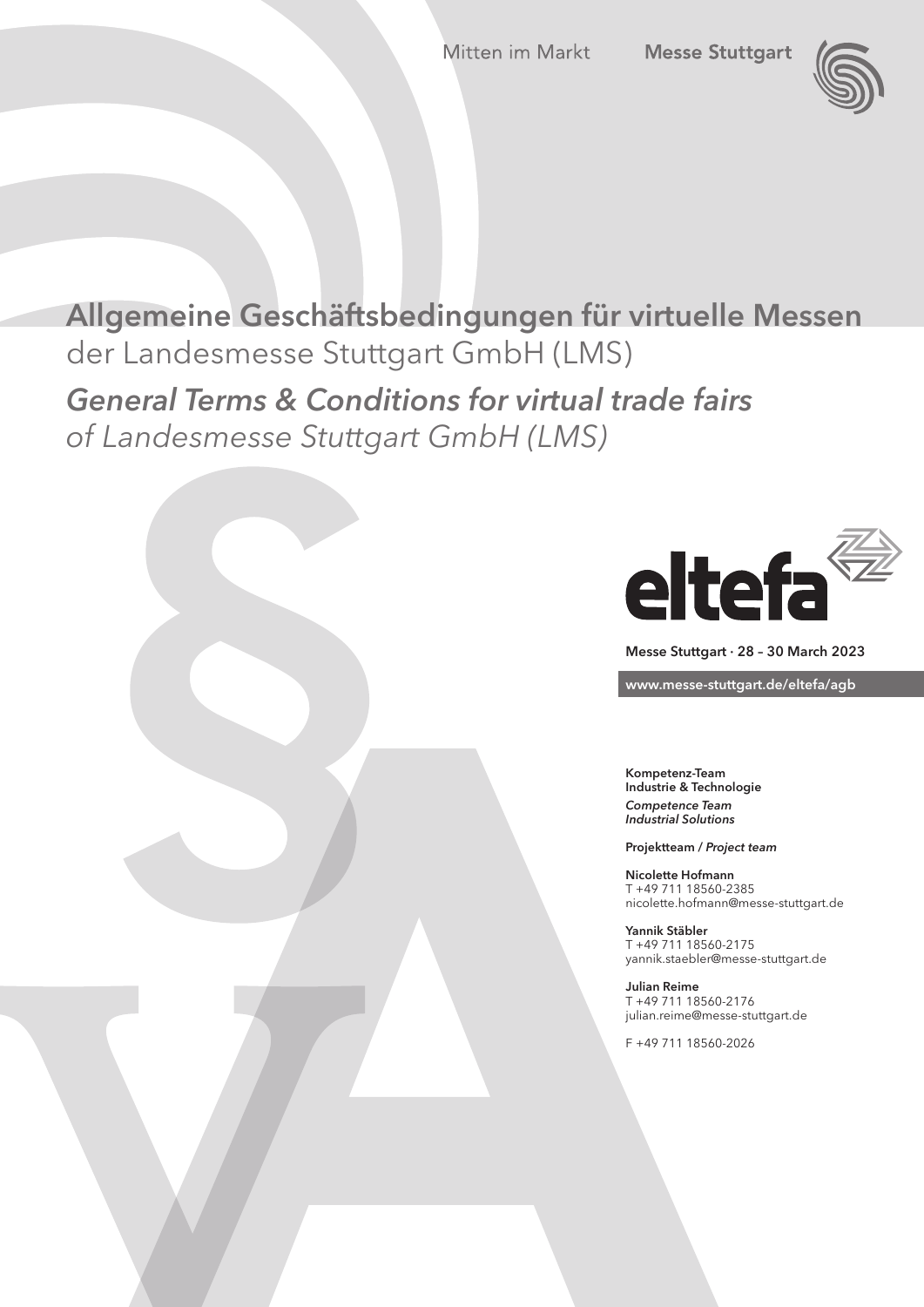Im Internet sind diese Allgemeinen Geschäftsbedingungen unter www.eltefa.digital/agb einsehbar, können dort heruntergeladen und ausgedruckt werden.

# 1. ANWENDUNGSBEREICH, LEISTUNGSGEGENSTAND

1.1 Diese Allgemeinen Geschäftsbedingungen gelten ausschließlich im Verhältnis zwischen der Landesmesse Stuttgart GmbH (nachfolgend: LMS) und Ausstellern der virtuellen Messe eltefa Hybrid 2023.

1.2 Eine virtuelle Messe ist eine Messe, die ohne körperliche Anwesenheit der Beteiligten über ein digitales Medium durchgeführt wird und bei der die Interaktion zwischen Besuchern und Ausstellern ausschließlich unter Verwendung elektronischer Kommunikationsmittel (z.B. Online-Chat) stattfindet.

1.3 Die LMS richtet die in Ziff. 2 genannte Veranstaltung zu den in Ziff. 3 genannten Terminen als virtuelle Messe aus.

1.4 Leistungsgegenstand dieser Allgemeinen Geschäftsbedingungen ist damit die Ausrichtung der in Ziff. 2 genannten Veranstaltung zu den in Ziff. 3 genannten Terminen einschließlich der öffentlichen Darstellung für Messebesucher (nachfolgend "Darstellung") der unter Ziff. 4 beschriebenen, vom Aussteller zu gestaltenden und einzustellenden Inhalte (nachfolgend ,,Messeinhalte").

1.5 Bei Widersprüchen gelten in folgender Rang- und Reihenfolge:

- Individualvereinbarungen
- Diese Allgemeinen Geschäftsbedingungen zwischen LMS und Ausstellern der virtuellen Messe eltefa Hybrid 2023.

# 2. VERANSTALTUNG

eltefa Hybrid 2023 21. Fachmesse für Elektrotechnik und Elektronik

www.messe-stuttgart.de/eltefa

#### 3. TERMINE UND LÖSCHUNG DER MESSEINHALTE NACH ENDE DER AUSSTELLUNGSDAUER

#### 3.1 Ausstellungsdauer:

Dienstag, 28.03.2023, 09.00 bis Donnerstag, 30.03.2023, 17.00 Uhr

Dienstag, 09.00 Uhr – 17.00 Uhr

Mittwoch, 09.00 Uhr – 17.00 Uhr

- Donnerstag, 09.00 Uhr 17.00 Uhr • Ausstellung mit aktiver Liveübertragung:
- An allen 3 Tagen von 10.00 Uhr 17.00 Uhr
- Ausstellung ohne aktive Liveübertragung:
- Jeweils in der Zeit von 17.00 Uhr 10.00 Uhr (MEZ)

3.2 Öffnungszeiten für Besucher:

Dienstag, 28.03.2023, 09.00 bis Donnerstag, 30.03.2023, 17.00 Uhr

Dienstag, 09.00 Uhr – 17.00 Uhr

09.00 Uhr – 17.00 Uhr

Donnerstag, 09.00 Uhr – 17.00 Uhr

• davon mit Live-Content und Chat-Möglichkeiten jeweils von 09.00 Uhr – 17.00 Uhr (MEZ)

3.3 Messeinhalte nach Ende der Ausstellungsdauer

Mit dem Ende der Ausstellungsdauer werden die Messeinhalte unwiderruflich gelöscht.

*These General Terms & Conditions can be found in the Internet at www.eltefa.digital/agb where they can be downloaded and printed out.*

# *1. APPLICATION AREA, SUBJECT OF PERFORMANCE*

*1.1 These General Terms & Conditions shall apply exclusively to the relationship between Landesmesse Stuttgart GmbH (hereinafter called LMS) and exhibitors in the virtual trade fair eltefa Hybrid 2023.*

*1.2 A virtual trade fair is a trade fair which is staged via a digital medium without the physical presence of the participants and in which the interaction between visitors and exhibitors takes place solely through the use of electronic means of communications (e.g. online chat).*

*1.3 LMS shall stage the event described in § 2 as a virtual trade fair on the dates stipulated in § 3.*

*1.4 The subject of performance in these General Terms & Conditions shall therefore be the staging of the event described in § 2 on the dates stipulated in § 3, including the public presentation for trade fair visitors (hereinafter called "presentation") of the content that is described in § 4 and is to be created and posted by the exhibitor (hereinafter called "trade fair content").*

*1.5 In the event of any contradictions, the following order of precedence shall apply:*

- *• Individual agreements*
- *These General Terms and Conditions between LMS and exhibitors of the virtual trade fair eltefa Hybrid 2023.*

# *2. EVENT*

# *eltefa Hybrid 2023*

*21. Trade Fair for electricital engineerung and electronics*

*www.messe-stuttgart.de/eltefa*

# *3. DATES AND DELETION OF THE TRADE FAIR CONTENT AFTER THE END OF THE EVENT*

*3.1 Duration of the trade fair:*

*Tuesday, 28 March 2023, 9.00 to Thursday, 30 March 2023, 17.00*

*Tuesday, 09.00 – 17.00*

*Wednesday, 09.00 – 17.00 Thursday, 09.00 – 17.00*

- *• Trade fair with active live broadcasting:* 
	- *On all three event days from 10.00 17.00*
- *• Trade fair without active live broadcasting: Daily between 17.00 pm and 10.00 am (CET)*

*3.2 Opening times for visitors:* 

*Tuesday, 30 March 2023, 09.00 to Thursday, 30 March 2023, 17.00*

*Tuesday, 09.00 – 17.00*

*Wednesday, 09.00 – 17.00 Thursday, 09.00 – 17.00*

*• of these with live content and chat opportunities daily from 09.00 – 17.00 (CET)*

*3.3 Trade fair content after the end of the event*

*At the end of the event, the trade fair content will be deleted irrevocably.*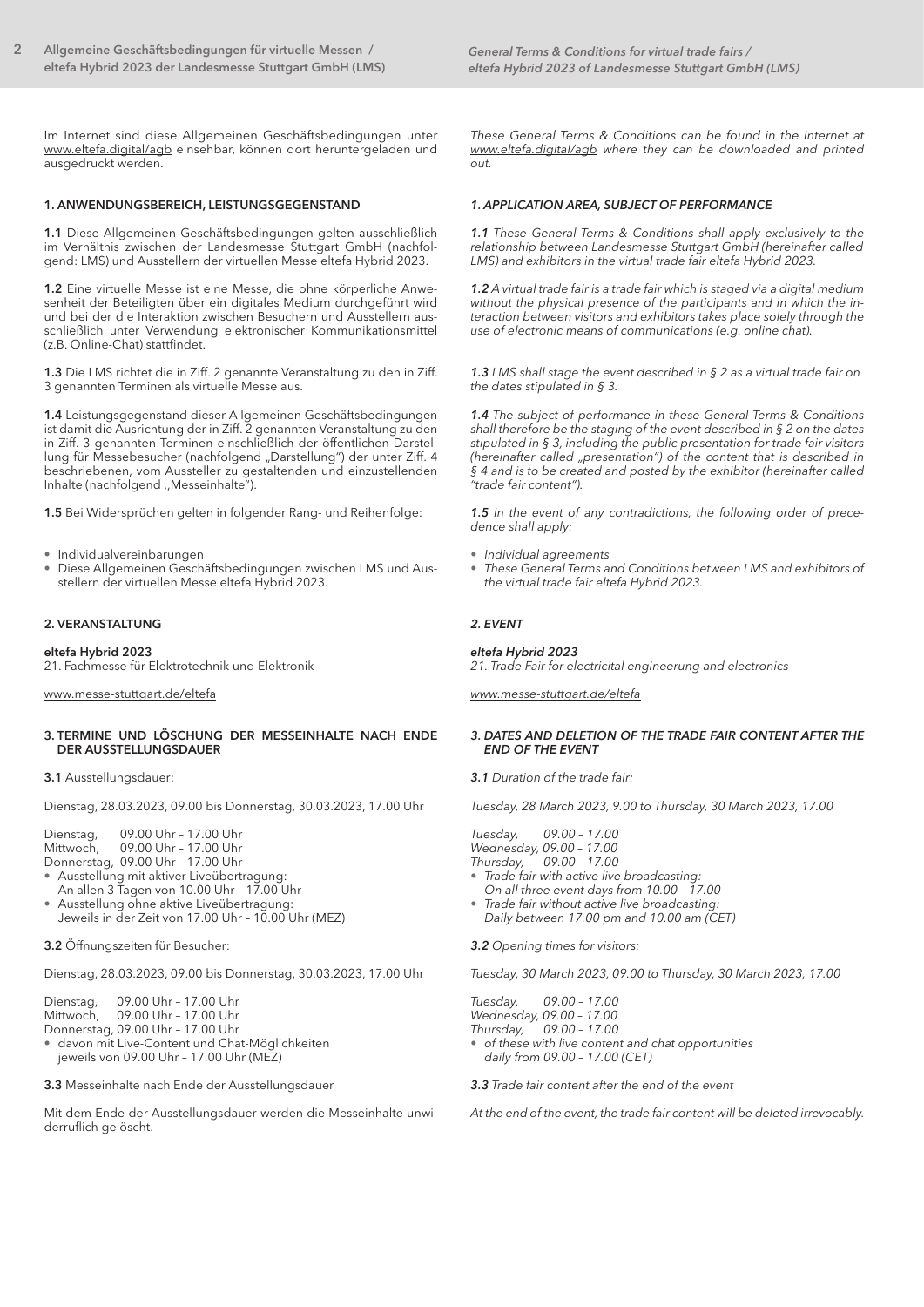# 4. GESTALTUNG UND SPEZIFIKATION DER MESSEINHALTE

Soweit der Aussteller für die virtuelle Unternehmenspräsentation eigene Grafiken, Logos oder andere Inhalte (nachfolgend "Messeinhalte") einsetzen möchte, sind diese vom Aussteller auf eigene Kosten zu gestalten und zur Verfügung zu stellen.

#### 5. LEISTUNGSPAKETE, PREISE UND DARSTELLUNG DER MESSE-INHALTE

#### 5.1. Digitales Standard-Teilnahmepaket: Durch Anmeldung zur Präsenzmesse inklusive (Service-Pauschale)

1.) Digitales Firmenprofil:

- *•* 1 Header-Bild
- *•* 1 Logo
- *•* 1 Textblock (5oo Zeichen inkl Leerzeichen)
- *•* 1 Video-Link
- *•* 2 Buttons (Promo Boxen für Downloads)
- *•* 2 Ansprechpartner (mit Chat Text/Video)
- *•* Symbolleiste für 6 Social Media Profile + 1 Weblink

2.) Zusätzlich enthaltene Leistungen

- *•* 1 Logo/Hexagon im Ausstellungsbereich
- *•* 1 Logo im Hallenplan
- *•* 1 Eintrag im Ausstellerverzeichnis

Zur Gestaltung des digitalen Messeauftritts erhält der Aussteller von der LMS einen Zugang zum Content Management System. Hinweis: Alle Layouts und Inhalte sind der Thematik der eltefa Nomenklatur zuzuordnen.

#### *5.2. Digitales Zusatz-Teilnahmepaket: 500 €*

1.) Digitales Firmenprofil

- *•* 1 Header Bild
- *•* 1 Logo
- *•* 1 Textblock (500 Zeichen inkl. Leerzeichen)
- *•* 4 Video-Links
- *•* 4 Buttons (Promo-Boxen für Downloads)
- *•* 4 Ansprechpartner (mit Chat Text/Video)
- *•* Symbolleiste für 6 Social Media Profile + 1 Weblink

2.) Zusätzlich enthaltene Leistungen:

- *•* 1 Logo/Hexagon im Ausstellungsbereich
- *•* 1 Logo im Hallenplan
- *•* 1 Eintrag im Ausstellerverzeichnis

Zur Gestaltung des digitalen Messeauftritts erhält der Aussteller von der LMS einen Zugang zum Content Management System. Hinweis: Alle Layouts und Inhalte sind der Thematik der eltefa Nomenklatur zuzuordnen.

5.6 Die Paketpreise und alle sonstigen Entgelte sind Nettopreise, zu denen zusätzlich die Umsatzsteuer in der jeweils gültigen gesetzlichen Höhe (nach UStG in der jeweils gültigen Fassung) ausgewiesen wird und zu entrichten ist.

5.7 Die Darstellung der Messeinhalte für den Besucher erfolgt erstmals ab dem 28.03.2023.

# 6. VERFÜGBARKEIT DER VIRTUELLEN MESSE

6.1 Während der Ausstellungsdauer gewährleistet die LMS eine Verfügbarkeit der virtuellen Unternehmenspräsentation am Übergabepunkt in Höhe von 95 %.

6.2 Wird die gewährleistete Verfügbarkeit unterschritten, bestimmen sich die Rechte des Ausstellers nach Ziff. 14.2.

#### *4. DESIGN AND SPECIFICATION OF THE TRADE FAIR CONTENT*

*If the exhibitor wants to use his own graphics, logos or other content*  (hereinafter called "trade fair content") for the virtual company pres*entation, they shall be designed and made available by the exhibitor at his own expense.*

#### *5. SERVICE PACKAGES, PRICES AND TRADE FAIR CONTENT PRESENTATION*

#### *5.1. Digital standard participation package: Included in the registration for the presence trade fair (service flat rate)*

- *1.) Digital company profile:*
- *• 1 Header image*
- *• 1 Logo*
- *• 1 Text block (500 characters inl. Spaces)*
- *• 1 Video Link*
- *• 2 buttons (promotion boxes for downloads)*
- *• 2 contacts (with text or video chat)*
- *• toolbar for 6 social media profiles + 1 web link*

*2.) additional services included:*

- *• 1 logo / hexagon in the exhibition area*
- *• 1 logo in the hall plan*
- *• 1 entry in the exhibitor index*

*In order to create the digital presence, the exhibitor is assigned an access to the Messe Stuttgart Content Management System Important notice: all layouts and content must be related to the subject of the eltefa nomenclature*

#### *5.2 Add-on Digital participation package: € 500*

- *1.) Digital company profile:*
- *• 1 Header image*
- *• 1 Logo*
- *• 1 Text Block (500 characters incl. spaces)*
- *• 4 Video Links*
- *• 4 Buttons (promotion boxes for downloads)*
- *• 4 contacts (with text or video chat)*
- *• Toolbar for 6 social media profiles + 1 web link*

*2.) Additional services included:*

- *• 1 logo / hexagon in the exhibition area*
- *• 1 logo in the hall plan*
- *• 1 entry in the exhibitor index*

*In order to create the digital presence, the exhibitor is assighend an access to the Messe Stuttgart Content Management System. Important notice: all layouts and content must be related to the subject of the eltefa nomenclature*

*5.6 The Package prices and all other charges shall be net prices to which VAT at the current valid statutory rate (according to the latest version of the VAT Act) shall also be shown and paid.*

*5.7 The trade fair content shall be presented to visitors for the first time with effect from 28 March 2023.*

# *6. AVAILABILITY OF THE VIRTUAL TRADE FAIR*

*6.1 Throughout the duration of the trade fair, LMS shall guarantee 95 % availability of the virtual company presentation at the transfer point.* 

*6.2 If the guaranteed availability is undershot, the rights of the exhibitor under § 14.2 shall apply.*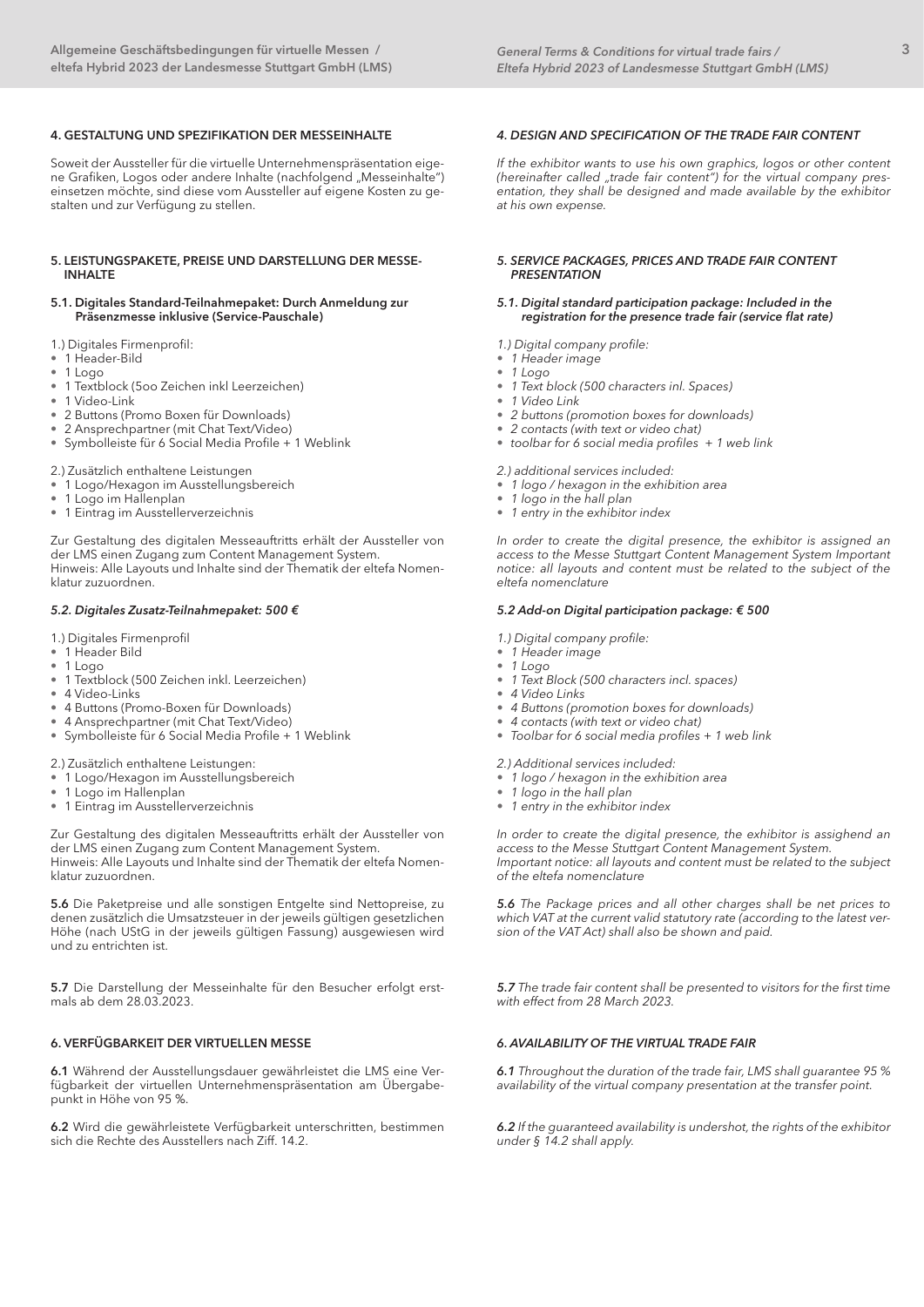#### 7. VERANTWORTLICHKEIT DES AUSSTELLERS FÜR AUSWAHL UND DARSTELLUNG DER MESSEINHALTE

7.1 Die Auswahl der Messeinhalte sowie die Auswahl der Darstellung ist in der Verantwortlichkeit des Ausstellers.

7.2 Die LMS überprüft nicht, inwieweit die vom Aussteller ausgewählten Messeinhalte sowie deren Darstellung für die vom Aussteller vorgesehenen Zwecke tauglich sind und seinen Bedürfnissen entsprechen.

## 8. RECHTLICHE ANFORDERUNGEN AN DIE MESSEINHALTE DES AUSSTELLERS

8.1 Der Aussteller gewährleistet, dass die von ihm zur Verfügung gestellten Messeinhalte sowie die verlinkte(n) Zielseite(n) weder gegen geltendes Recht verstoßen, noch Rechte Dritter, gleich welcher Art, beeinträchtigen oder verletzen.

8.2 Der Aussteller stellt die LMS von jeglichen Ansprüchen Dritter im Zusammenhang mit Rechtsverletzungen gemäß Ziff. 8.1 frei und verpflichtet sich, der LMS in diesem Umfang alle etwaigen in diesem Zusammenhang entstehenden Nachteile und Schäden zu ersetzen.

# 9. ZURÜCKWEISUNG, ENTFERNUNG, DEAKTIVIERUNG

9.1 Die LMS ist berechtigt, die Messeinhalte zurückzuweisen, wenn konkrete Anhaltspunkte dafür vorliegen, dass diese gegen geltendes Recht verstoßen oder Rechte Dritter beeinträchtigen oder verletzen, oder wenn die Darstellung der Messeinhalte der LMS aus sonstigen Gründen unzumutbar ist. Unzumutbar ist insbesondere die Darstellung von Messeinhalten, die gegen die Grundsätze des Jugendschutzes verstoßen, rechtsradikale Inhalte aufweisen oder auf diese verweisen, technisch und/oder qualitativ erheblich unzureichend gestaltet oder in sonstiger Weise geeignet sind, die LMS und/oder deren Messeplattform in einem negativen Licht darzustellen bzw. das Vertrauen Dritter in die LMS bzw. in deren Messeplattform erheblich zu beeinträchtigen.

9.2 Auch während der Darstellung der Messeinhalte ist die LMS jederzeit berechtigt, die Messeinhalte unverzüglich und ohne vorherige Rücksprache mit dem Aussteller zu entfernen bzw. zu deaktivieren, wenn konkrete Anhaltspunkte dafür vorliegen, dass die Messeinhalte und/oder verlinkte Zielseiten gegen geltendes Recht verstoßen oder Rechte Dritter beeinträchtigen oder verletzen oder wenn die Darstellung der Messeinhalte der LMS aus sonstigen Gründen unzumutbar ist. Ziff. 9.1 gilt entsprechend.

9.3 Die LMS wird den Aussteller unverzüglich unter Angabe der Gründe informieren, wenn sie Maßnahmen nach Ziff. 9.1 oder 9.2 unternommen hat.

Im Fall der Ziff. 9.1 steht es dem Aussteller frei, der LMS neue bzw. geänderte Messeinhalte zur Verfügung zu stellen, welche den vertraglichen Anforderungen entsprechen. Hierdurch auftretende Verzögerungen gehen zu Lasten des Ausstellers.

Im Fall der Ziff. 9.2 wird der Aussteller unverzüglich entweder den vertragsgemäßen Zustand der Messeinhalte bzw. der verlinkten Zielseite herstellen, andere Messeinhalte oder einen anderen Link zur Verfügung stellen oder die Vertragsgemäßheit des derzeitigen Zustands nachweisen.

9.4 Die LMS wird die gemäß Ziff. 9.2 vorgenommenen Maßnahmen einstellen, sobald der Aussteller der LMS nachweist, dass entweder der vertragsgemäße Zustand wiederhergestellt oder der bestehende Zustand vertragsgemäß ist.

9.5 Die Verpflichtung des Ausstellers zur Zahlung der Vergütung bleibt von der Vornahme von Maßnahmen gemäß Ziff. 9.1 und 9.2 unberührt.

# 10. PFLICHTEN DES AUSSTELLERS

10.1 Der Aussteller stellt die erforderlichen Informationen bzw. Inhalte für die Gestaltung der virtuellen Unternehmenspräsentation dem Plattformbetreiber zur Verfügung.

10.2 Der Aussteller wird die verlinkten Zielseiten während der Dauer des Vertrags abrufbar halten.

#### *7. RESPONSIBILITY OF THE EXHIBITOR FOR SELECTING AND PRE-SENTING THE TRADE FAIR CONTENT*

*7.1 The exhibitor shall be responsible for selecting and presenting the trade fair content.*

*7.2 LMS shall not check the extent to which the trade fair content selected by the exhibitor and its presentation are suitable for the exhibitor's intended purpose and correspond to his needs.*

#### *8. LEGAL REQUIREMENTS RELATING TO THE EXHIBITOR'S TRADE FAIR CONTENT*

*8.1 The exhibitor shall guarantee that the trade fair content which he provides and the linked target page(s) do not infringe valid law and do not impair or violate any kind of third-party rights.* 

*8.2 The exhibitor shall release LMS from any third-party claims relating to legal infringements according to § 8.1 and shall be obliged to reimburse LMS to this extent for any disadvantages and losses arising in this respect.*

# *9. REJECTION, REMOVAL, DEACTIVATION*

*9.1 LMS shall be entitled to reject the trade fair content if there are specific indications that the content infringes valid law or impairs or violates third-party rights, or if the presentation of the trade fair content is unreasonable for LMS due to other reasons. The presentation of the trade fair content shall be regarded as unreasonable, especially if it violates the principles of the protection of minors, contains or refers to extreme right-wing material, is very poorly designed in technical terms and/or from quality aspects, or is likely in another way to depict LMS and/or its trade fair platform in a negative light or to seriously undermine the confidence of third parties in LMS and/or its trade fair platform.*

*9.2 During the presentation of the trade fair content, LMS shall also be entitled at all times to remove or deactivate the trade fair content immediately and without first consulting the exhibitor if there are specific indications that the trade fair content and/or the linked target pages infringe valid law or impair or violate third-party rights, or if the presentation of the trade fair content is unreasonable for LMS due to other reasons. § 9.1 shall apply accordingly.*

*9.3 LMS shall inform the exhibitor immediately with specification of the reasons if it implemented measures according to § 9.1 or § 9.2.*

*In the case of § 9.1, the exhibitor shall be entitled to provide LMS with new or changed trade fair content which complies with the contractual requirements. Any resulting delays shall be borne by the exhibitor.*

*In the case of § 9.2, the exhibitor shall immediately produce either the contractual state of the trade fair content and/or the linked target page, provide different trade fair content or another link, or prove the conformity of the current state with the contract.*

*9.4 LMS shall stop the measures that were implemented according to § 9.2. as soon as the exhibitor proves to LMS that either the contractual state of the trade fair content and/or the linked target page have been restored or the existing state complies with the contract.*

*9.5 The obligation of the exhibitor to pay the remuneration shall not be affected by the implementation of measures according to § 9.1 and § 9.2.*

# *10. OBLIGATIONS OF THE EXHIBITOR*

*10.1 The exhibitor shall provide the required information and/or content for the design of the virtual company presentation to the platform operator.*

*10.2 The exhibitor shall ensure that the linked target pages are available during the term of the contract.*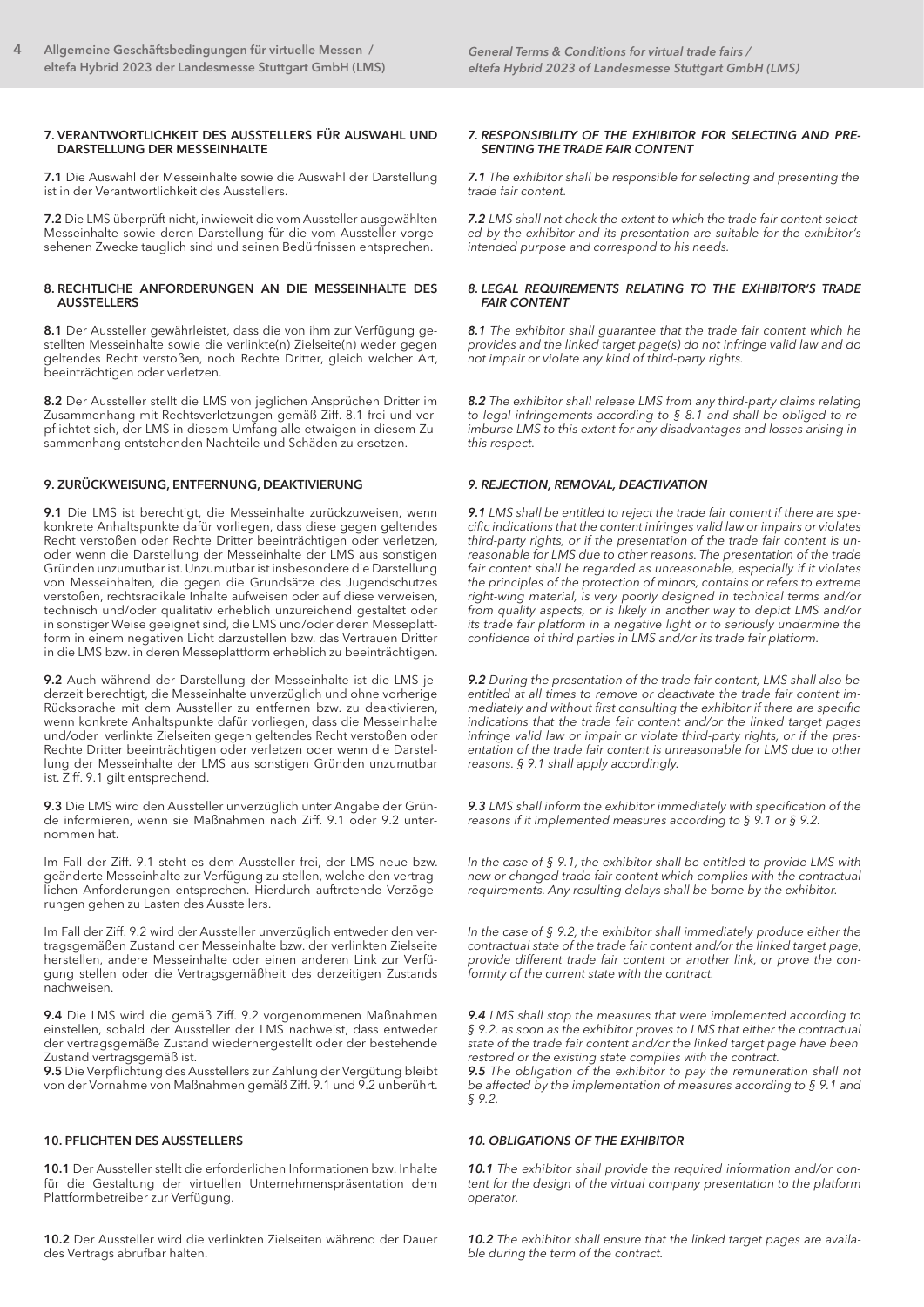10.3 Der Aussteller wird die LMS unverzüglich informieren, wenn ihm Anhaltspunkte dafür bekannt werden, dass die von ihm zur Verfügung gestellten Messeinhalte gegen geltendes Recht verstoßen oder Rechte Dritter, gleich welcher Art, beeinträchtigen oder verletzen.

10.4 Stellt der Aussteller Störungen in der vertraglichen Leistungserbringung fest, so wird er dies der LMS unverzüglich in Textform (z.B. E-Mail) mitteilen.

10.5 Der Aussteller haftet gemäß den gesetzlichen Regelungen für sämtliche Schäden, die der LMS aufgrund der nicht vertragsgemäßen Erbringung der vorgenannten Pflichten des Ausstellers durch diesen entstehen.

## 11. RECHTEEINRÄUMUNG

11.1 Der Aussteller räumt der LMS ein einfaches, nicht ausschließliches, nicht übertragbares, weltweites, zeitlich bis 1 Monat ab Ende der Ausstellung ohne aktive Liveübertragung gem. Ziffer 3.1 beschränktes sowie inhaltlich auf den Vertragszweck begrenztes Nutzungsrecht an den zur Verfügung gestellten Messeinhalten ein.

11.2 Die vorgenannte Rechteeinräumung beinhaltet auch das Recht zur Speicherung, Vervielfältigung, Veröffentlichung, Digitalisierung sowie Bearbeitung der Messeinhalte, soweit dies zur Durchführung des Vertrags notwendig ist.

#### 12. PRÜFUNG DER MESSEINHALTE DURCH DEN AUSSTELLER

Der Aussteller ist für die Überprüfung seiner Inhalte selbst verantwortlich.

Die Plattform steht ihm spätestens ab dem 21.03.2023 / 1 Woche vor Beginn der Veranstaltung für den Upload der Messeinhalte sowie deren Prüfung zur Verfügung.

#### 13. ZAHLUNGSBEDINGUNGEN

13.1 Die Paketpreise gem. Ziffer 5 sind mit Zustandekommen des Vertrages zur Zahlung fällig.

13.2 Zahlungen sind innerhalb von 14 Tagen nach Rechnungserhalt zu leisten, sofern in der Rechnung nichts anderes bestimmt wird. Vor vollständiger Bezahlung der vereinbarten Vergütung ist die LMS berechtigt, den Aussteller von der Teilnahme an der virtuellen Messe auszuschließen.

13.3 Zahlungen sind ohne Abzüge an die Landesmesse Stuttgart GmbH, D-70627 Stuttgart an die auf der Rechnung aufgedruckte Bankverbindung zu leisten. Scheckzahlungen sind nicht zulässig.

13.4 Rechnungen für Sonderleistungen der LMS und ihrer Vertragsfirmen sind mit Rechnungserhalt fällig.

13.5 Beanstandungen von Rechnungen müssen innerhalb einer Ausschlussfrist von 14 Tagen nach Rechnungserhalt in Textform gegenüber der LMS geltend gemacht werden.

#### 13.6 Nachträgliche Adressänderungen

Der Aussteller ist zur unverzüglichen Überprüfung der Adressangaben in der E-Mail der Eingangsbestätigung verpflichtet. Für nachträgliche Änderungen der Rechnungsadresse oder der technischen Adresse fällt eine Bearbeitungsgebühr in Höhe von € 50,00 zzgl. USt. an.

# 14. GEWÄHRLEISTUNG

14.1 Die LMS wird die Messeinhalte während der Dauer dieses Vertrags gemäß dessen Regelungen darstellen und die betroffenen Webseiten im Rahmen der Ziff. 6 verfügbar halten.

14.2 Bleibt die Leistung der LMS während der Dauer des Vertrages hinter den vertraglichen Vereinbarungen zurück, so ist der Aussteller zu einer angemessenen Minderung der Vergütung berechtigt. Dies gilt nicht, soweit die Schlechtleistung unerheblich ist.

14.3 Das Recht des Ausstellers, Schadensersatz nach den gesetzlichen Vorschriften zu verlangen, bleibt von vorstehender Regelung unberührt.

*10.3 The exhibitor shall inform LMS immediately if he becomes aware of any indications that the trade fair content he has provided infringes valid law or impairs or violates any kind of third-party rights.*

*10.4 If the exhibitor detects problems in the provision of contractual services, he shall immediately inform LMS about them in text form (e.g. e-mail).*

*10.5 In accordance with legal regulations, the exhibitor shall be liable for all damage suffered by LMS due to the former failing to comply with the above-mentioned contractual obligations.*

#### *11. GRANTING OF RIGHTS*

*11.1 The exhibitor shall grant LMS a simple, non-exclusive, non-transferable and worldwide right to use the supplied trade fair content. This utilisation right shall be limited in time up to 1 month after the end of the trade fair without active live broadcasting according to § 3.1 and in terms of content to the purpose of the contract.*

*11.2 The above-mentioned granting of rights shall also include the right to store, reproduce, publish, digitalise and edit the trade fair content if this is necessary to perform the contract.*

# *12. CHECKING OF THE TRADE FAIR CONTENT BY THE EXHIBITOR*

*The exhibitor is solely responsible for reviewing his content.* 

*The platform will be available for the upload and reviewing of content at the latest 21 March 2023 / 1 week prior to the event.*

### *13. PAYMENT TERMS*

*13.1 The Package prices according to § 5 shall be paid when the contract comes about.*

*13.2 Unless otherwise specified in the invoice, payments shall be made within 14 days after receipt of the invoice. Before the agreed remuneration is paid in full, LMS shall be entitled to exclude the exhibitor from taking part in the virtual trade fair.* 

*13.3 Payments shall be made without deductions to the bank account of Landesmesse Stuttgart GmbH, D-70627 Stuttgart, shown on the invoice. Cheque payments shall not be permitted.*

*13.4 Invoices for special services of LMS and its contractual partners shall become due for payment on receipt of the invoices.*

*13.5 Any complaints about invoices shall be sent in writing to LMS within an exclusion period of 14 days following the receipt of the invoice.*

#### *13.6 Subsequent changes of address*

*The exhibitor is obliged to check the address details given in the confirmation of receipt e-mail immediately. A handling charge of € 50.00 plus VAT shall be paid for subsequent changes to the invoice address or the technical address.* 

#### *14. WARRANTY*

*14.1 LMS shall present the trade fair content during the term of this contract and according to its provisions, and shall keep the affected websites available according to § 6.*

*14.2 If the services of LMS do not comply with the contractual agreements during the term of the contract, the exhibitor shall be entitled to a reasonable reduction in the remuneration. This provision shall not apply if improper performance is insignificant.*

*14.3 The right of the exhibitor to demand compensation according to legal regulations shall not be affected by the above provision.*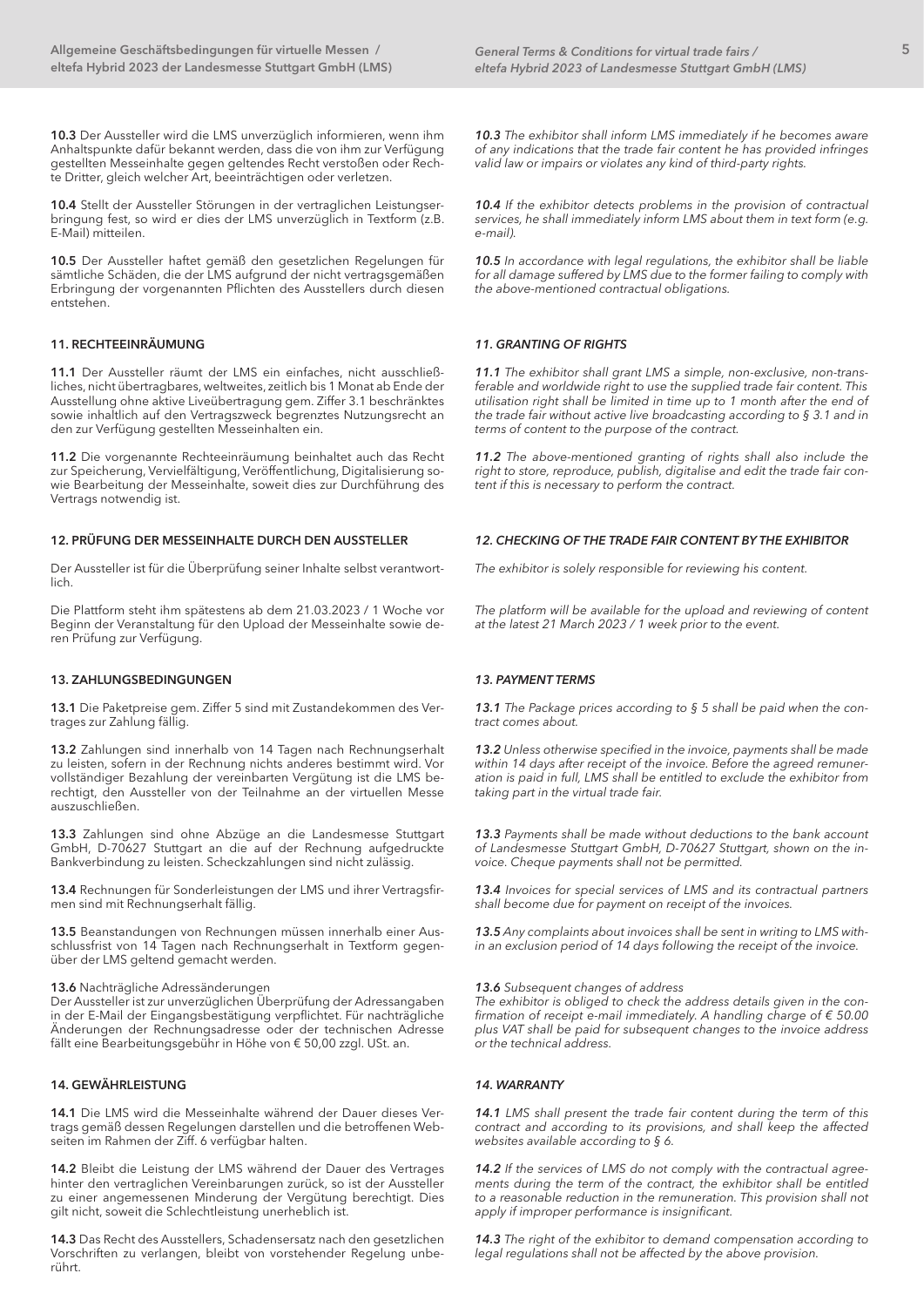#### 15. HAFTUNG

15.1 Die LMS haftet nur bei eigenem Verschulden sowie bei Verschulden ihrer gesetzlichen Vertreter oder sonstigen Erfüllungsgehilfen, und zwar nach Maßgabe der nachfolgenden Regelungen.

15.2 Für Schäden, die vorsätzlich oder grob fahrlässig durch die LMS bzw. durch gesetzliche Vertreter, leitende Angestellte oder einfache Erfüllungsgehilfen der LMS herbeigeführt werden, sowie bei Arglist und im Fall von Personenschäden, haftet die LMS unbeschränkt.

15.3 Bei der leicht fahrlässigen Verletzung einer Pflicht, auf deren Einhaltung der Aussteller vertrauen durfte und deren Erfüllung die ordnungsgemäße Durchführung des Vertrags überhaupt erst ermöglicht (Kardinalpflicht), ist die Ersatzpflicht begrenzt auf solche Schäden, mit deren Entstehung im Rahmen des vorliegenden Vertragsverhältnisses typischerweise gerechnet werden muss (vertragstypisch vorhersehbare Schäden). Im Übrigen ist die Haftung für leicht fahrlässig verursachte Schäden ausgeschlossen.

15.4 Die LMS haftet nicht für Schäden, welche durch Störungen an Telefonleitungen, Servern und sonstigen Einrichtungen entstehen, die nicht in ihrem Verantwortungsbereich liegen.

# 16. DATENSCHUTZ

16.1 Der Aussteller ist verpflichtet, die Anforderungen der geltenden Datenschutzbestimmungen in eigener Verantwortlichkeit einzuhalten. Dies umfasst neben der Abwicklung dieses Vertragsverhältnisses auch eigene Datenverarbeitungszwecke, soweit diese über die virtuelle Unternehmenspräsentation im Zusammenhang mit der virtuellen Messe und des jeweils vereinbarten Leistungspakets verfolgt werden sollen. Dies umfasst ggf. auch die Pflicht zum Abschluss eines Vertrags zur Auftragsverarbeitung gem. Art. 28 DSGVO mit der LMS; hierfür kann seitens der LMS ein entsprechendes Vertragsmuster zur Verfügung gestellt werden.

16.2 Im Rahmen dieses Vertragsverhältnisses verarbeitet die LMS verschiedene personenbezogene Daten zu verschiedenen Zwecken (Vertragsdurchführung, berechtigtes Interesse, wie z.B. Werbung, soweit gesetzlich zulässig) und ist insoweit selbst für die Einhaltung von Anforderungen der geltenden Datenschutzbestimmungen verantwortlich. Im Hinblick auf die bestehenden Informationspflichten wird insoweit auf die zentralen Datenschutzinformationen der LMS verwiesen. Die Details hierzu finden Sie stets aktuell auf der Webseite der LMS unter dem Link: https://www.messe-stuttgart.de/datenschutz.

16.3 Art. 82 DSGVO bleibt unberührt.

#### *15. LIABILITY*

*15.1 LMS shall only be liable for fault on its own part or the fault of its legal representatives or other agents, i.e. in accordance with the following provisions.*

*15.2 LMS shall be liable for damage which is caused intentionally or through gross negligence by LMS and/or its legal representatives, senior executives or simple agents of LMS. LMS shall also have unlimited liability for malicious damage and physical injury.*

*15.3 In case of a slightly negligent breach of an obligation on whose compliance the exhibitor could normally depend and whose fulfilment is essential to the proper performance of the contract (cardinal obligation), the obligation to pay compensation shall be limited to damage which must normally be expected to occur within the scope of this contract (foreseeable damage typical of the contract). Liability for damage caused through slight negligence shall also be excluded.*

*15.4 LMS shall not be liable for damage which is caused by faults in telephone lines, servers and other installations for which it is not responsible.*

#### *16. DATA PROTECTION*

*16.1 The exhibitor shall be personally obliged to comply with the provisions of valid data protection law. In addition to implementation of this contract, this shall include the exhibitor's own data processing purposes if they are to be pursued through the virtual company presentation in connection with the virtual trade fair and the respective agreed service package. This may also include the obligation to conclude a contract data processing agreement with LMS according to Article 28 of the General Data Protection Regulation (GDPR); LMS may provide a corresponding specimen contract for this purpose.*

*16.2 LMS shall process various personal data for various purposes (performance of the contract, legitimate interest, e.g. advertising, if legally permissible) in accordance with this contract. LMS shall therefore be personally responsible for complying with the provisions of valid data protection law. With regard to the existing information obligations, reference is made to the central data protection obligations of LMS. You can always find the latest details in this respect on the website of LMS under the link: https://www.messe-stuttgart.de/privacy.* 

*16.3 Article 82 of the GDPR shall not be affected.*